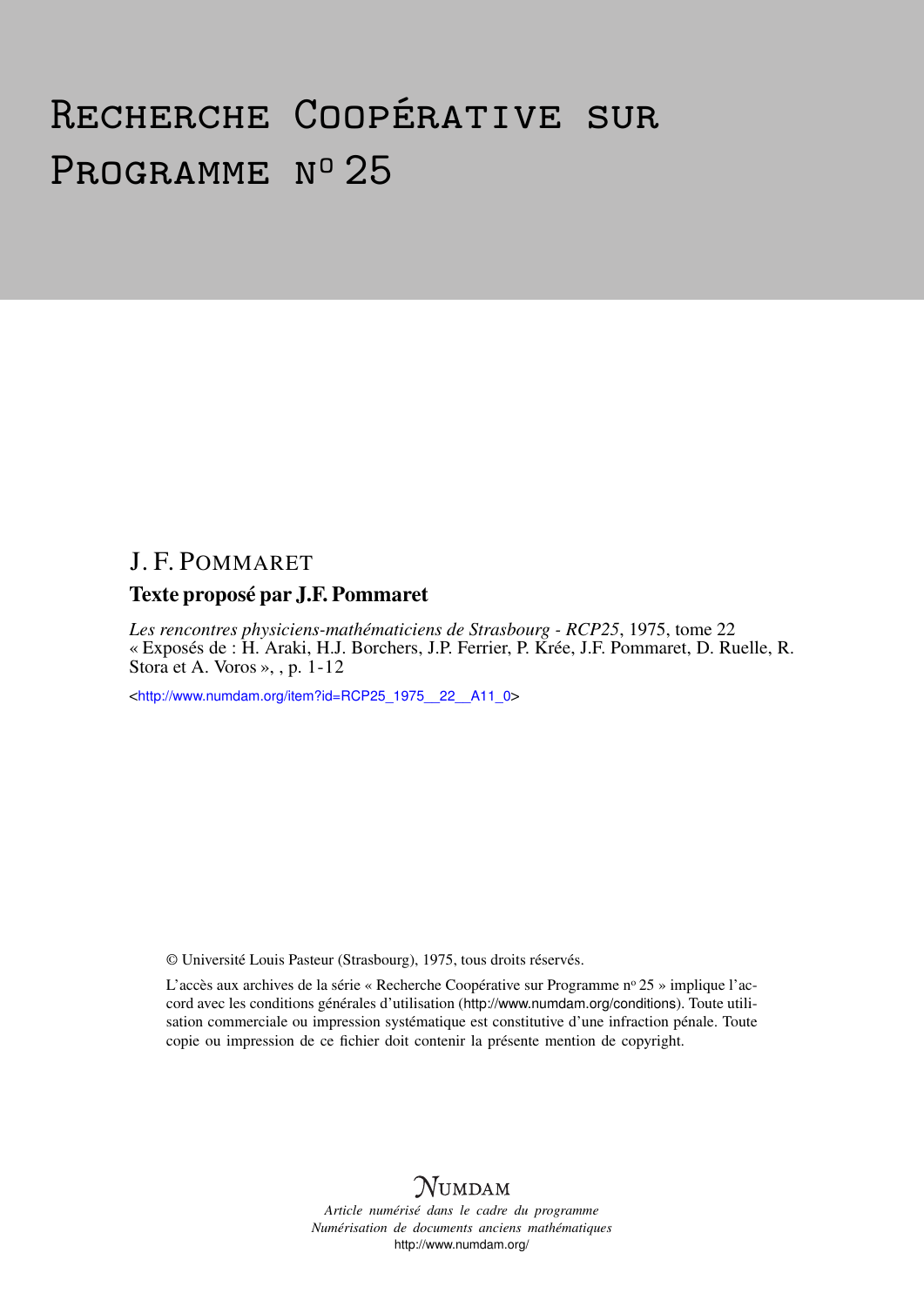## **INTRODUCTION**

Our **aim will be to show why some physical** arguments **have led**  us to mix **together differential and algebraic theories that,a** priori, haa nothing **to do one with each other.The latefr theories and** their relations,sketched **on the following picture,will be presented in** a self **contained way.** 



**Lie pseudogroups** 

## **PHYSICAL BACKGROUND**

The kind **of situation to be met in physics is** as follows: \_n order to **describe a continous phenomenon,one has to introduce** a tensor **field,or,more generally,a geometric object** *uo* ,with **local**  coordinates  $\omega'_{(x)}$ , over a convenient C  $^{\infty}$  paracompact manifold X of finite dimension **n**, mainly  $R^4$  . This fact agrees with a description of the **universe** by **local observers,and the meaning** is that,**for**  any finite transformation  $\bar{x}_s \varphi(x)$  of the base space X or of its local coordinates, the  $\omega^2$  are transformed accordingly to the rules:

$$
\overline{\omega} = \varphi(\omega)
$$
  $\omega^{2}(\alpha) = \varphi^{2}(\overline{\omega}(\varphi(\alpha)), \varphi_{\mu}\varphi^{\xi})$   
1 $\leq |\mu| = \mu + \dots + \mu_{n} \leq \varphi$ 

**1** 

**- 354 -**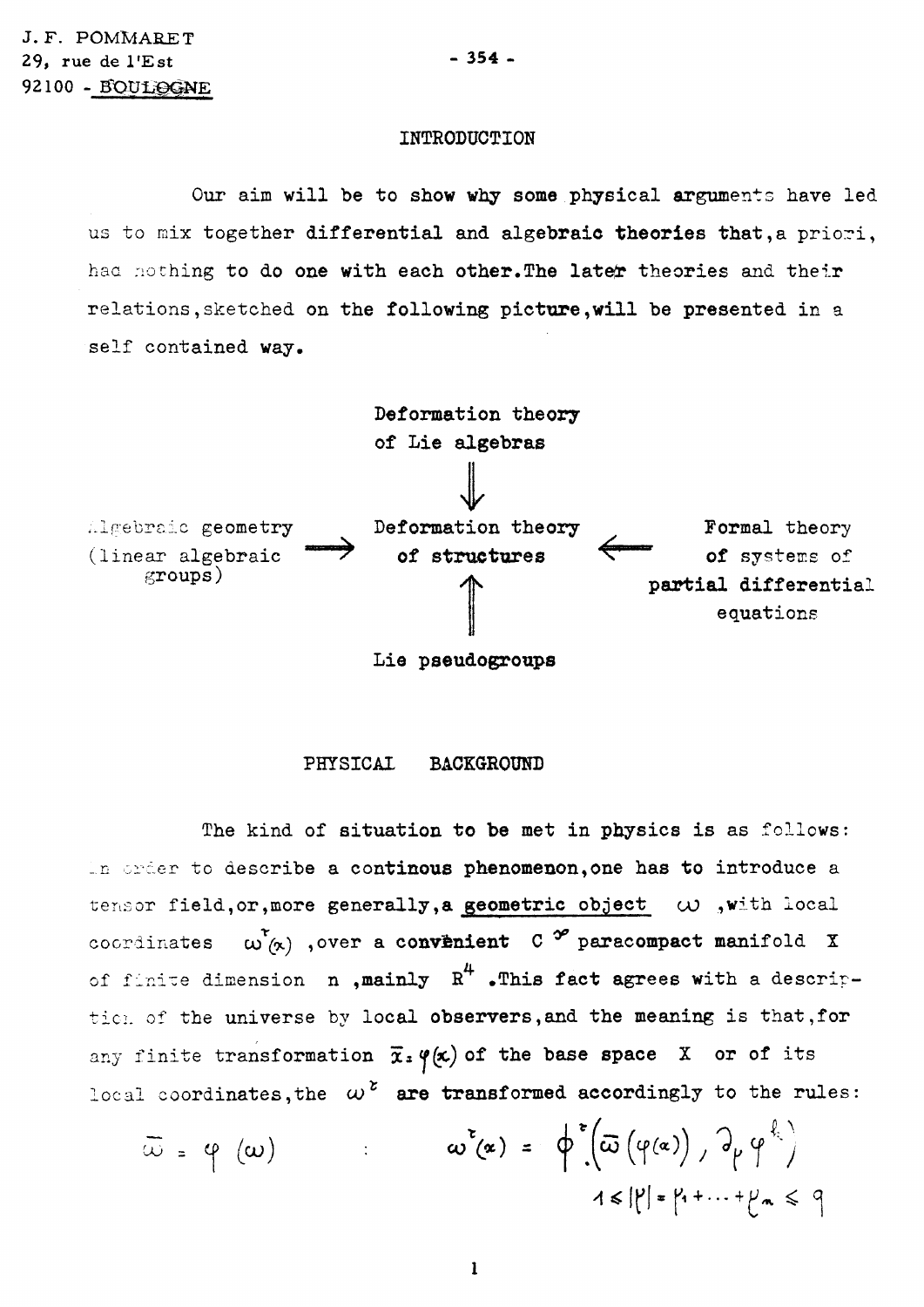We then express the relation between field and matter by a system of p.d.e. :  $\Gamma^{\vee}(\omega^{\tau}, \partial_{\mu}\omega^{\tau}) = H^{\vee}(\alpha)$  or simply  $\Gamma(\omega \frac{\partial \omega}{\partial \omega}) = M(\alpha)$ . EXAMPLES: **1 )** Maxwell equations for the electromagnetic field.

**2)** Einstein equations for the gravitational field.

We make the following important remarks:

relations.

1) The coordinates  $\alpha^2$  appear only in the right members. As for the left members I , they are only functions of the  $\omega^z$  and their derivatives of different orders, (quasi)linear in the top order ones, and rational, that is to say quotients of polynomials, in the other derivatives and in the  $\omega^{\nu}$ .

Thus, in vacuum, the equations  $\int_{-\infty}^{\infty} \left(\omega \frac{\partial \omega}{\partial x}\right) = 0$  can be taken as rential polynomials with constant coefficients  $(2, d)$ .

2) The  $M(x)$  have in general to satisfy some compatibility conditions. For the two examples given above, they are the well known divergence  $\mathbf{r}$  the two examples given above, they are the well known divergence  $\mathbf{r}$ 

3) In vacuum, that is to say when  $M(x) = 0$ , their may exist, at least locally, a potential, that is to say a way to know the  $\omega^{\epsilon}_{(\alpha)}$  as functions of some  $A(x)$  and their derivatives, such that  $I\left(\omega(A_{\overline{2x}}^{\lambda A})\right), \frac{\partial \omega}{\partial x}(A_{\overline{2x}}^{\lambda A})\right)\neq 0$ . This is of course well known for Maxwell equations, but it is still an open problem for Einstein equations.

**4)** People do not like to manipulate non linear systems of p.d.e.. As Maxwell equations are already linear,there is nothing to do.

On the contrary,one has to linearise Einstein equations,and the

 $\mathcal{L}^{\text{max}}$  standard or special field, solution or special field, solution or special field, solution of the theoretical field, solution or special field, solution of the theoretical field, solution of the theoretical equations in vacuum:for our purpose it is the Minkowski metric.

mechanism to apply will be described.

.. Then we have to introduce a small parameter t (say **1**/c in our case) and take a Taylor expansion:  $\omega_{t}(\alpha) = \omega(\alpha) + t \cdot \Omega(\alpha) + \cdots$ 

**- 355 -**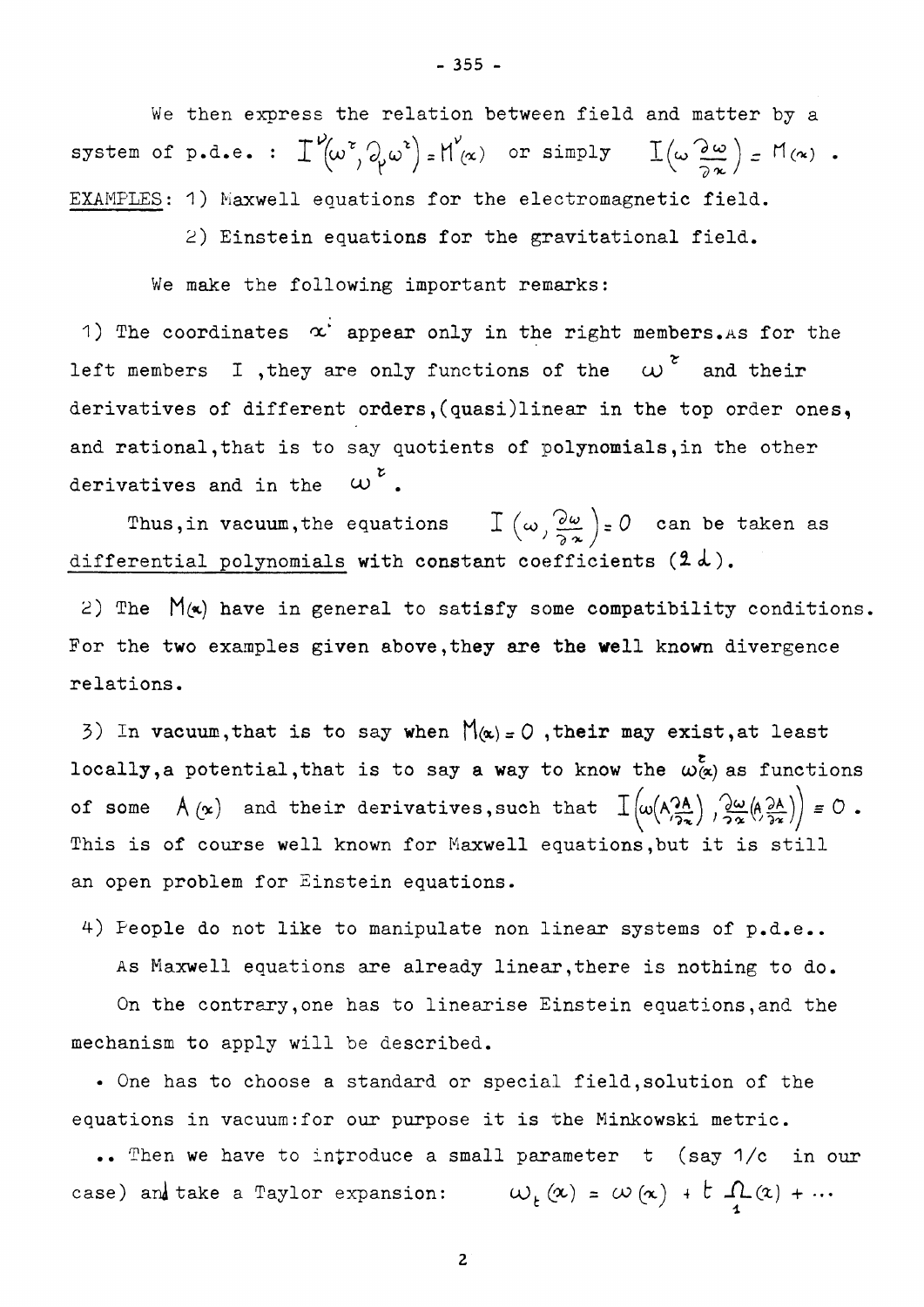••• Finally, we introduce partial differential operators  $\mathcal{D}$  ,  $\mathcal{D}_1$ ,  $\mathcal{D}_2$ and rewrite **3) •** 

When  $\mathcal{D}_1$ ,  $\Omega \neq 0$  there may exist functions  $\mathcal{S}_1(\alpha)$  such that  $\Omega \neq \mathcal{D}$ . and  $\mathcal{D}_4 \circ \mathcal{D} = 0$  ; moreover, in order that  $\mathcal{D}_4 \mathcal{L} = \mathcal{M}$  , we must have  $\oint_{2}$  . M  $\equiv 0$ , and  $\oint_{2}$   $\circ \oint_{4}$   $\equiv 0$ .

For the reader not familiar with differential geometry,we recall some classical facts.

Let  $E$  be a vector bundle over X,with local coordinates  $(\boldsymbol{\mathsf{x}},\boldsymbol{\mathsf{\mu}}^{\bullet})$ i=1,..,n , k=1,..,dim E .We introduce the vector bundle  $J_q(E)$  over */ \* k* **IN I I X** ,with local coordinates (o^,>u ,<u^,) **1** ^. j^j ^ q ,where the XL ^ are transformed like the derivatives  $\bigcirc_{p} u^{k}$  under a change of coor**f**  dinastia dinastia dinastia dinastia dinastia dinastia dinastia dinastia dinastia dinastia dinastia dinastia di<br>Senata dinastia dinastia dinastia dinastia dinastia dinastia dinastia dinastia dinastia dinastia dinastia dina

DEFINITION:A linear partial differential operator  $E \stackrel{\textcircled{\frown}}{\longrightarrow} F$  of order q is given in local coordinates by the formulas:

$$
u^{h}(\alpha)
$$
  $\longrightarrow$   $v^{l}(\alpha) = \sum_{|\gamma| \leq q} A^{l} h(\alpha) \partial_{\gamma} u^{h}(\alpha)$ 

where  $l=1,\ldots,\dim F$  and we call  $\Theta$  the set of sections of E, solutions of the system of p.d.e.  $(\Sigma)$ :  $\oint \omega = 0$ 

We associate with  $\hat{\mathcal{D}}$  the unique morphism  $\phi : J_{\alpha}(E) \longrightarrow F$  *j* such that  $\mathcal{D}=\phi$   $\frac{1}{4}$  and given in local coordinates by the formulas:  $ig: u^h(x) \longrightarrow \partial_r u^h(x)$  ,  $\phi: u^h(\alpha) \longrightarrow \mathbb{R}$   $A^{\ell r}_{h}(\alpha) u^h_{r}(x)$ 

We define the  $r^c$  prolongation of  $\phi$  as a morphism:

$$
\mu_{n}(\phi) \qquad J_{q+n}(E) \longrightarrow J_{n}(F)
$$

obtained by taking the derivatives of  $w^k$  up to order r , and we call  $\sigma_{\mathbf{r}}(\phi)$  the q-r-top order part of  $\phi(\phi)$ .

The kernel of  $\sigma_n$   $(\phi)$  , called  $g_{q+r}$  , is defined by:  $\sum_{|\mathcal{V}|=q} A_{k}^{\ell} \underset{\varphi}{\wedge} \mathcal{U}_{\mathcal{V}+v}^{\kappa} = 0$  where  $|\mathcal{V}| = q$ ,  $|\mathcal{V}| = \mathcal{V}$  and we easily check that  $g_{q+r}$ is uniquely determined by  $\varepsilon_{q}$  .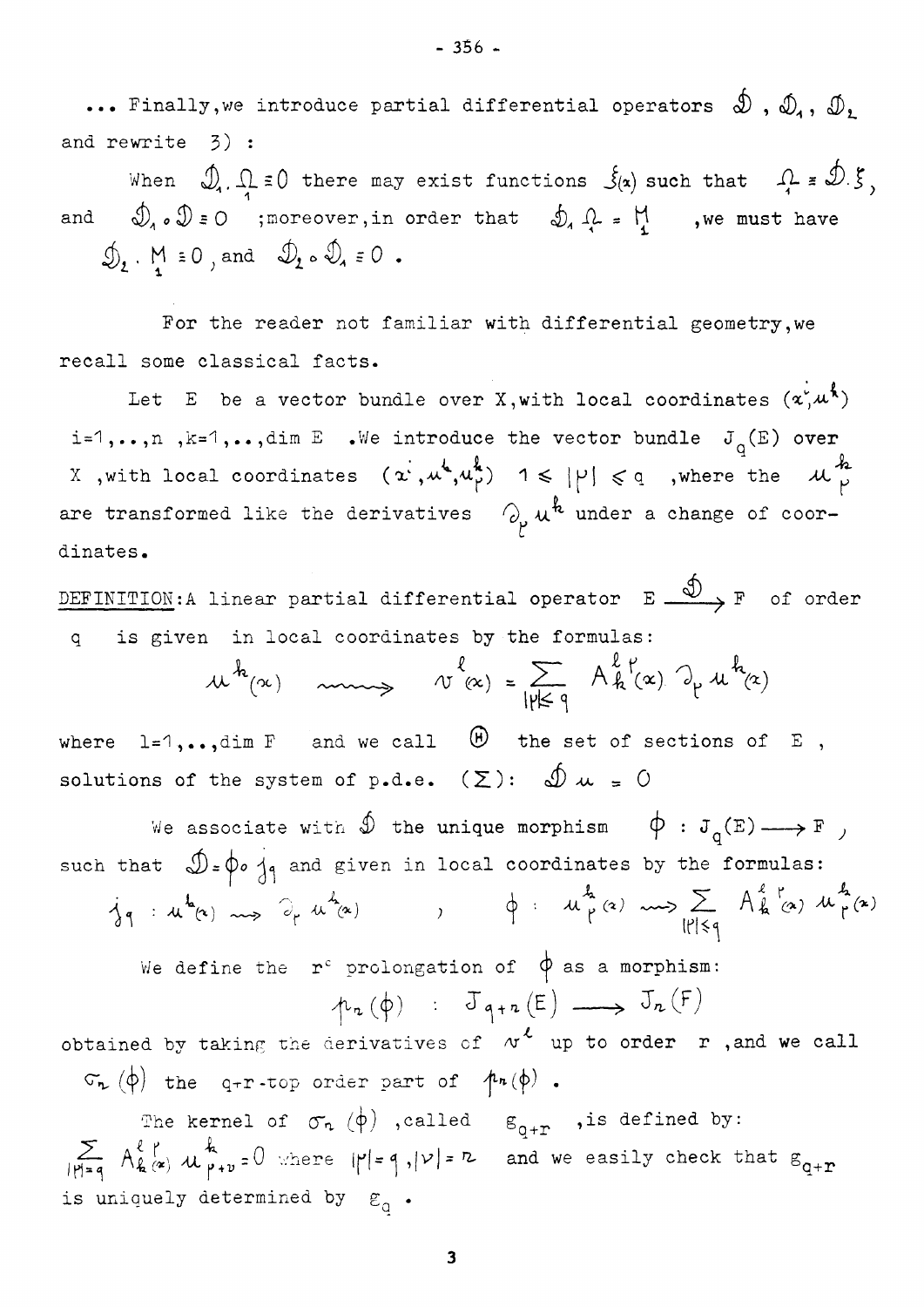DEFINITION:Let  $E, F_o, F_1, \ldots, F_p, \ldots$  be vector bundles over X , and let  $\mathcal{D}$  ,  $\mathcal{D}_4$ ,.., $\mathcal{D}_4$ ,... be linear partial differential operators.We say that the sequence:  $\qquad \qquad \qquad$ 

 $0 \longrightarrow \oplus \longrightarrow E \xrightarrow{\omega} F_s \xrightarrow{\omega_1} F_s \longrightarrow \cdots \longrightarrow F_{n-1} \xrightarrow{\omega_n} F_p \longrightarrow \cdots$ is a differential complex of finite length if  $\mathcal{Y}_4 \circ \mathcal{Y}_{4\cdot 4}$   $\exists\, \mathsf{U}$  and  $\mathbb{F}_4$   $\equiv$  O if p is big enough.

EXAMPLE:Let  $T$  ( $T^*$ ) be the tangent (cotangent) bundle of X, and let  $\bigwedge^{\uparrow} T^{*}$  be the vector bundle over X , the sections of which are exterior p-forms.We have the Poincare complex:

 $0 \longrightarrow 0 \longrightarrow \wedge^0 T^* \xrightarrow{d} \wedge^1 T^* \xrightarrow{d} \qquad \qquad -1 \longrightarrow \wedge^0 T^* \longrightarrow 0$ where d is just exterior differentiation and  $\bigwedge^{\bullet}$  is written for  $X \times R$ .

Now the preceeding situation is just equivalent to exhibit a differential complex,and we are mainly interested in the initial part described by the following picture:



We are led to our first problem:

PROBLEM I: . Given any  $\mathcal D$  ,does there exist such a complex and a reason to forget  $\mathcal{D}$  ?

•. What kind of  $\mathcal{D}$  must be taken in order to give a physical meaning to the truncated complex thus obtained ?

Now we have seen that the main system of p.d.e. to deal with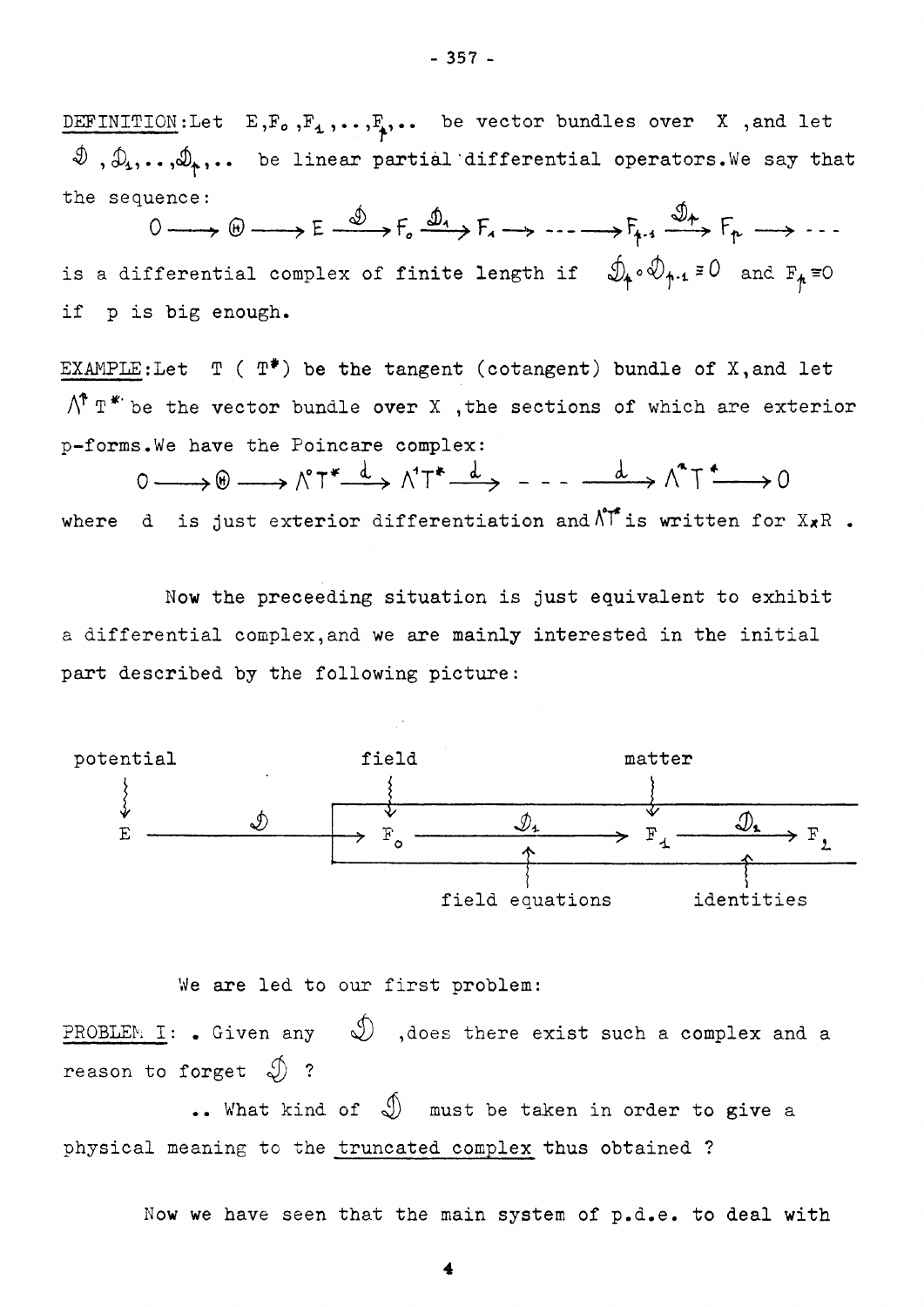is a non linear one,and we state our second problem:

PROBLEM II: Why are the field equations in vacuum given by a set of differential polynomials ?

Finally we will look for the different kinds of "deformations" that are used in physics.

Some methods of deformation have been introduced by Spencer **( ^ 5** ) and others,since **195?**>in order to describe structures on manifolds and their perturbations.For example,the deformation of a riemannian structure goes through the deformation of a metric tensor as in general relativity.

Now we show that it is possible to pass from the inhomogeneous Galilee group in two variables:

 $\alpha' = \alpha + \sigma t + a$ ,  $t' = t + a$ to the inhomogeneous Lorentz group in two variables:

 $x' = x ch\lambda + t dh\lambda + b_n$ ,  $t' = x dh\lambda + t ch\lambda + b_r$ In fact we have just to introduce a parameter **1**/c and consider the group with the infinitesimal generators :

$$
I_{x} = \frac{2}{2x}, \quad I_{r} = \frac{2}{2r}, \quad I_{r} = t \frac{2}{2x} + \frac{1}{2}x \frac{2}{2r}
$$

 $[T_{\alpha}, I_{r}] = 0$ ,  $[T_{\alpha}, I_{r}] = \frac{1}{r} I_{r}$ ,  $[T_{r}, I_{r}] = I_{rc}$ At this time, we only need to take first  $c = \mathcal{S}$  , then  $c = 1$ .

Hore generally (  $\Delta$  ),a finite dimensional Lie algebra  $\begin{array}{c} \varphi \\ \varphi \end{array}$ , with underlying vector space V ,is determined by a set of structure constants  $c^1_{jk}$  ,representing a map V  $\land$  V  $\rightarrow$  V ,and satisfying the well known Jacobi relations:

$$
(J) \t J(c) \t \equiv c_{i,j}^{1} \cdot c_{k1}^{m} + c_{jk}^{1} \cdot c_{i1}^{m} + c_{ki}^{1} \cdot c_{j1}^{m} = 0
$$

Such an algebra can be considered as a point c on a convenient algebraic variety and a deformation  $c_t$  as an other point depending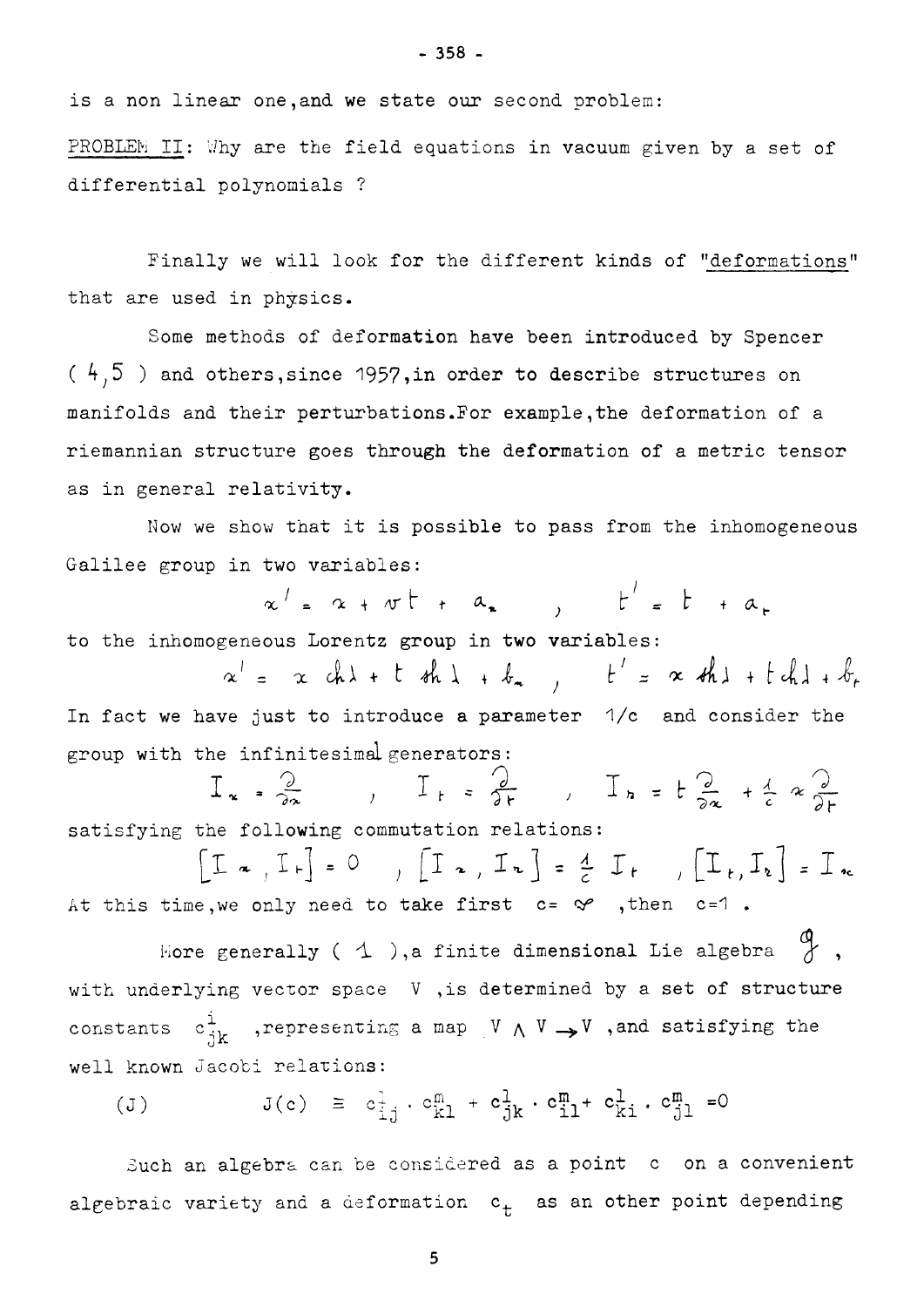on a parameter t.

DEFINITION: Two Lie algebras with the same V are said equivalent if one can get from one to the other by a change of basis of V . DEFINITION:A Lie algebra is called rigid if it is equivalent to any small deformation.

The main trick in the deformation theory of Lie algebras is to linearise the problem, setting:  $c_t = c + t q + \cdots$ and looking at the infinitesimal (first order) deformation.

This theory has been developped since **1964** by Gerstenhaber and others.

We state now our third and last problem:

PROBLEM III: Is there a link between the deformation theory of geometric objects used for example in General Relativity and the later deformation theory of Lie algebras ?

We will now outline the solution of the three problems stated in the former pages.

#### MATHEMATICAL BACKGROUND

## I / FORMAL THEORY OF SYSTEMS OF P.D.E. :

This powerful theory has been developped during the past ten years,mainly by Spencer,Quillen,Goldschmidt ( **4** ).In the linear case, the use of diagrams is a generalisation of the vector notations grad, div,rot and the exterior derivative d for exterior forms.

The meaning is that it allows one to look at p.d.e. systems in a deep and coherent way,without any local writing,and to give intrinsic proofs thar would be tedious by direct computations.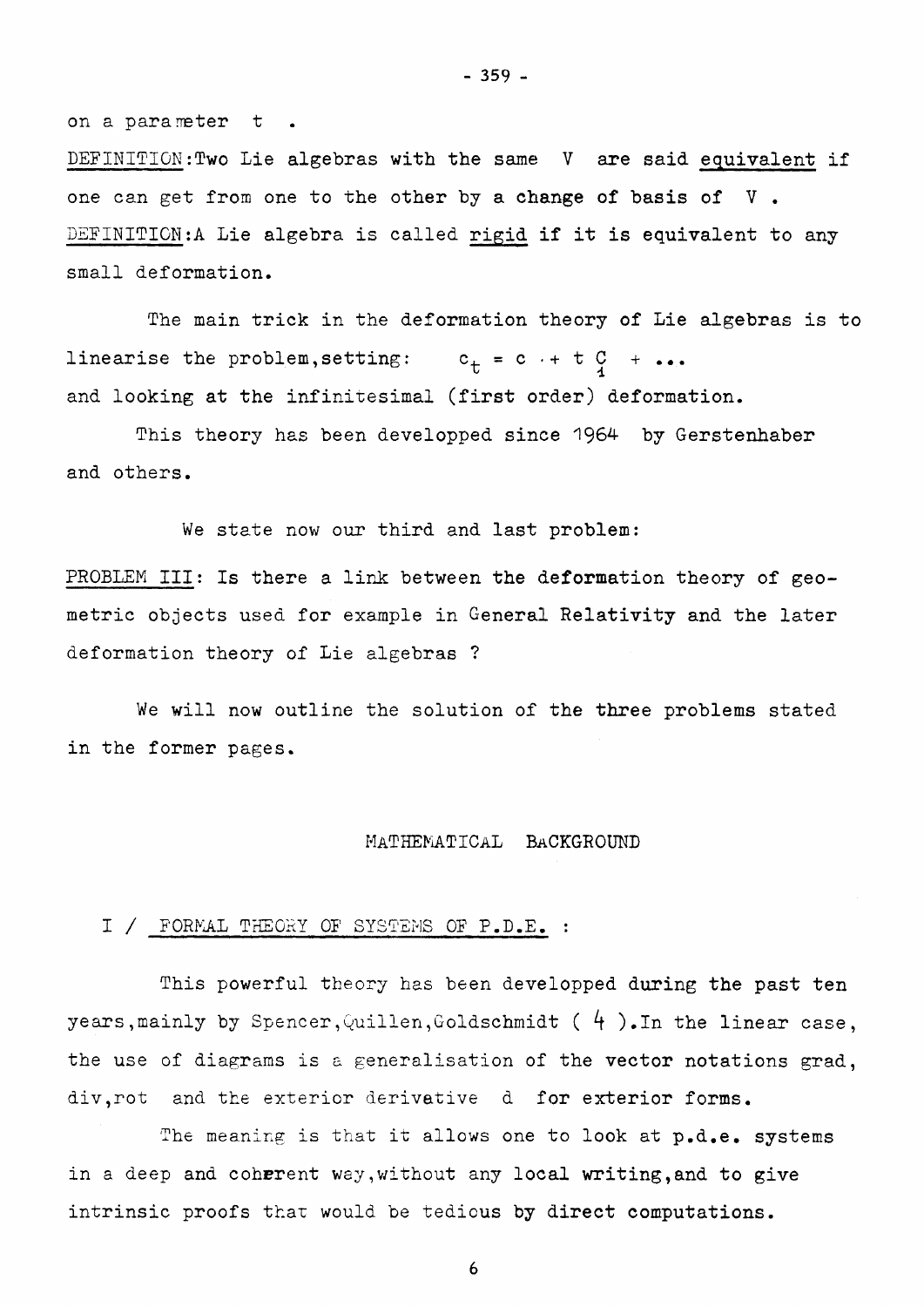Of course,at the same time,it is also a new kind of abstraction to get used to.

REMARK:**A** main point is that we do not transform a given system of *p.d.e.* into an exterior system and thus we never lose any information on the base space X •

We now briefly review the principal results  $(2a,4)$ .

. The key idea is that of involution. As we do not want to detail the definition, we will just say that it is a purely algebraic condition that can be easily verified on  $g_{0+r}$  for r big enough.

.. We may now suppose that  $\varepsilon_{0}$  is involutive and that the first prolongation of  $(\Sigma)$  does not bring equations of order q that are not linear combinations of equations already in  $(\Sigma)$ .

DEFINITION: We say that  $(\Sigma)$  (or $\mathcal{D}$ ) is <u>formally integrable</u>, involutive. ... We may also suppose that  $\mathcal{D}_z \phi$ ,  $\dot{\phi}$  with  $\phi$  surjective, and get:

THEOREM:When  $\mathcal{D}$  is such a formally integrable, involutive linear partial differential operator of order q, there exists a differential complex,called P-sequence:

 $P(\circledast) \qquad 0 \longrightarrow 0 \longrightarrow E \longrightarrow E \longrightarrow F_{o} \xrightarrow{\text{I} \text{I}} F_{a} \xrightarrow{\text{I} \text{I}} F_{a} \xrightarrow{\text{I} \text{I}} F_{a} \longrightarrow 0$ 

of finite length n+1 ,with  $\mathcal{D}_1$ ,  $\mathcal{D}_2$ , ... first order, formally integrable, involutive linear partial differential operators **(2a).** 

REMARK: In proving this theorem, we have, at one time, to forget  $\mathcal{D}$  and consider only the truncated P-sequence:

 $0 \longrightarrow 1 \longrightarrow F_{0} \stackrel{\phi_{1}}{\longrightarrow} F_{1} \stackrel{\Phi_{2}}{\longrightarrow} \cdots \stackrel{\phi_{n}}{\longrightarrow} F_{n} \longrightarrow 0$  $f(\mathcal{U})$ made up only with first order operators.

The later remark gives an answer to the first part of problem I. Now, what kind of  $\mathcal{D}$  must be useful in physics ?

**- 360 -**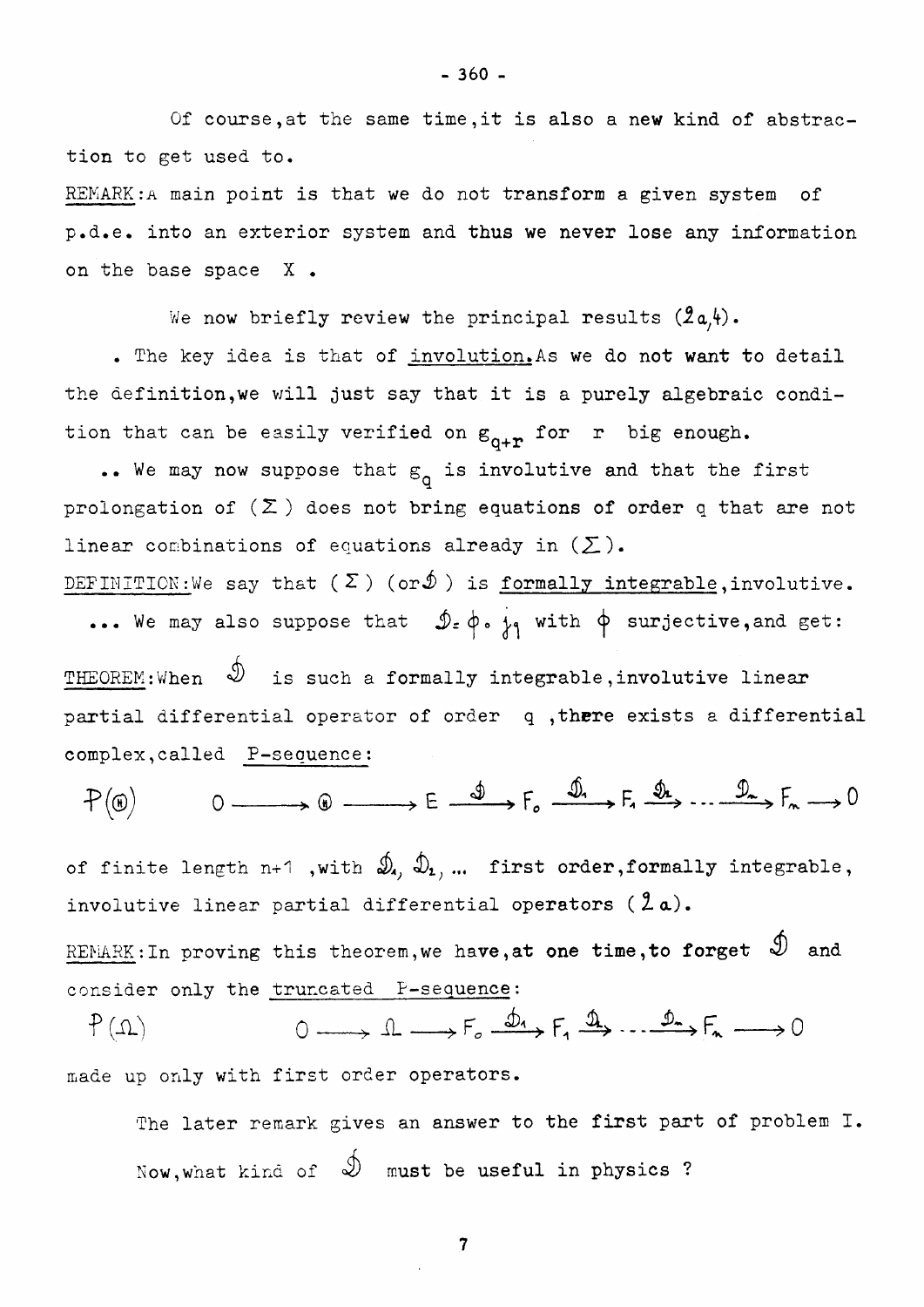# **II / LIE PSEUDOGROUPS :**

**DEFINITION** : A **Lie pseudogroup** *P* **is a continous group of transfor-** $\mathcal{M} = \{(\infty) \text{ of } \mathbb{R}^m \text{ , solutions of a system of } p \text{ .d.e., } : \}$  $H^{\tau}(\alpha^{\tau}, \gamma^{\prime}, \gamma^{\prime}, \gamma^{\prime}) = 0$  $\mathcal{E} \left( \mathcal{E} \right)$  $1 \leq |P| \leq q$ the finite equations of  $\Gamma$  .  $(2 \; \kappa, c)$ **REMARK:The Lie pseudogroups were formerly known as infinite groups, in contrast to the finite groups,today known as Lie groups.**  Because  $y' = x'$  must be a solution, we may linearise  $(\xi)$ . Setting  $\gamma = \alpha + 1$   $\xi(\alpha) + ...$  we get a linear system of p.d.e. :  $D.\xi = 0$  $(\Sigma)$ 

the infinitesimal equations of  $\Gamma$   $\bullet$  ( $\frac{1}{3}$  is a section of T **The operator has the property (just think about the Lie**  derivative of a tensor field ! ) that, if  $\mathcal{D}.\xi_* = 0$ ,  $\mathcal{D}.\xi_* = 0$  then  $\mathcal{D}.\xi_*, \xi_*] = 0$ . **DEFINITION:Such an operator is called a Lie operator.** 

Let us now introduce new coordinates  $\gamma_{\mu}^{l}$ , called jet-coordinates, and transform them by a change of target  $\vec{y} = \vec{\gamma}$  ( $\vec{y}$ ) in the same way as the corresponding  $\partial_\rho \gamma^4$ , while keeping the source  $\alpha$  unchanged. DEFINITION:A function  $U(\gamma,\gamma_1^h)$  is called a differential invariant  $\overline{D}$  **)**  $\left| \int_{a}^{b} d\theta \right|$   $\left| \int_{a}^{b} d\theta \right|$   $\left| \int_{a}^{b} d\theta \right|$   $\left| \int_{a}^{b} d\theta \right|$   $\left| \int_{a}^{b} d\theta \right|$   $\left| \int_{a}^{b} d\theta \right|$   $\left| \int_{a}^{b} d\theta \right|$   $\left| \int_{a}^{b} d\theta \right|$   $\left| \int_{a}^{b} d\theta \right|$   $\left| \int_{a}^{b} d\theta \right|$   $\left| \int_{a$ **o**  $\mathbf{v} \cdot \mathbf{v} = \mathbf{v} \cdot \mathbf{v}$ **THEOREM:There exists a fundamental set of differential invariants**  such that  $(\xi)$  can be written:

 $U(\psi, \psi) = \omega^2(\chi)$  (Lie form)  $(\epsilon)$ Moreover, under an arbitrary change of source  $\vec{x} = \phi(\vec{x})$  the  $\omega^2$  behave like the components of a geometric **object:** 

 $\omega \rightarrow \bar{\omega}$  =  $\varphi$  ( $\omega$ ) :  $\omega^2(\alpha) = \varphi^2(\bar{\omega}(\varphi(\alpha)))$ ,  $\partial_r \varphi^4$  1 =  $\|\varphi\|$ and we have:  $\omega \in \Gamma(\omega)$  :  $U^{\epsilon}(y, y^{\frac{p}{2}}) = \varphi^{\epsilon}(\omega(y), y^{\frac{p}{2}})$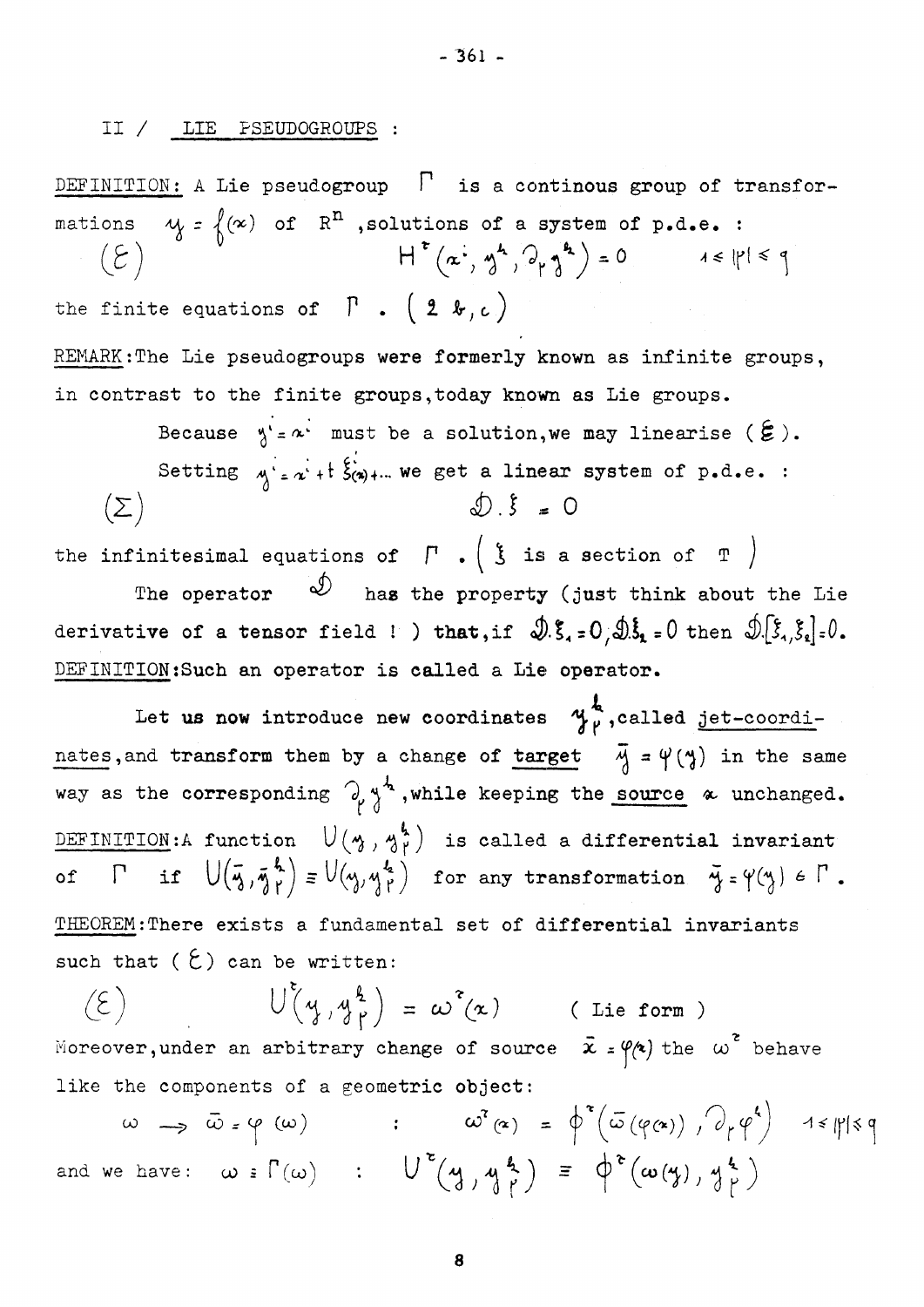Now we do want to effect a perturbation:  $\omega_{k}(x) = \omega(x) + \frac{1}{4}(x) + ...$ At this time,  $(\Sigma)$  can be written:

$$
\left(\sum\right) \qquad \qquad \mathcal{L}^{\tau} = -\mathcal{L}^{\tau}\mathcal{L}(\omega(\alpha)) \partial_{\mu}\xi^{\mu} + \xi^{\nu}\frac{\partial \omega(\alpha)}{\partial \alpha^{\mu}} = 0
$$

REMARK:If  $\int$  contains the translations, as it does usually in physics, then the  $\omega(\alpha)$  must be constants that can be choosen as o or 1.

THEOREM: In order to get a formally integrable involutive operator  $\mathcal D$ , the  $\omega$   $\infty$  must satisfy the following compatibility conditions:

$$
(I) \qquad \begin{cases} \mathcal{I}_{*}(\omega_{(1)})\frac{\partial \omega_{(2)}}{\partial x} = 0 & (\text{first kind}) \\ \mathcal{I}_{**}(\omega_{(2)})\frac{\partial \omega_{(2)}}{\partial x} = c & (\text{second kind}) \end{cases}
$$

DEFINITION: The constants c are called structure constants.

Linearising, we get 
$$
\bigcirc
$$
 such that  $\oint$ .  $\mathcal{L} = 0$  when  $\mathcal{L} = \oint$ .  
DEFM. In order to get a formula integrable involution equation (1)

**THEOREM** :In order to get a formally integrable involutive system (I), the structure constants must satisfy the following set of algebraic relations,called (generalised) Jacobi relations:

 $J(c) = 0$ where the J are polynomials of order  $\leq 2$ .

DEFINITION: An algebraic Lie pseudogroup is a Lie pseudogroup defined by a system of polynomials in  $\partial_{\mu} y^4$ ,  $4 \leq |\mu| \leq 4$  with coefficients  $C^2$  in  $xy$ . **THEOREM**:The differential invariants of an algebraic Lie pseudogroup can be choosen as rational functions of the  $\frac{1}{2}$ ,  $1 \leq |\mathbf{r}| \leq q$  with coefficients  $C^{\infty}$  in  $\psi$  . The compatibility conditions ( I ) are given by a set of differential polynomials with constant coefficients. REMARK: The proof uses methods of algebraic geometry  $(2d)$  and we have to suppose that  $\Gamma$  is transitive, that is to say  $(\xi)$  and  $(\Sigma)$  do not contain equations of order 0 .

EXAMPLE**:1**)All the classical examples,in particular those in which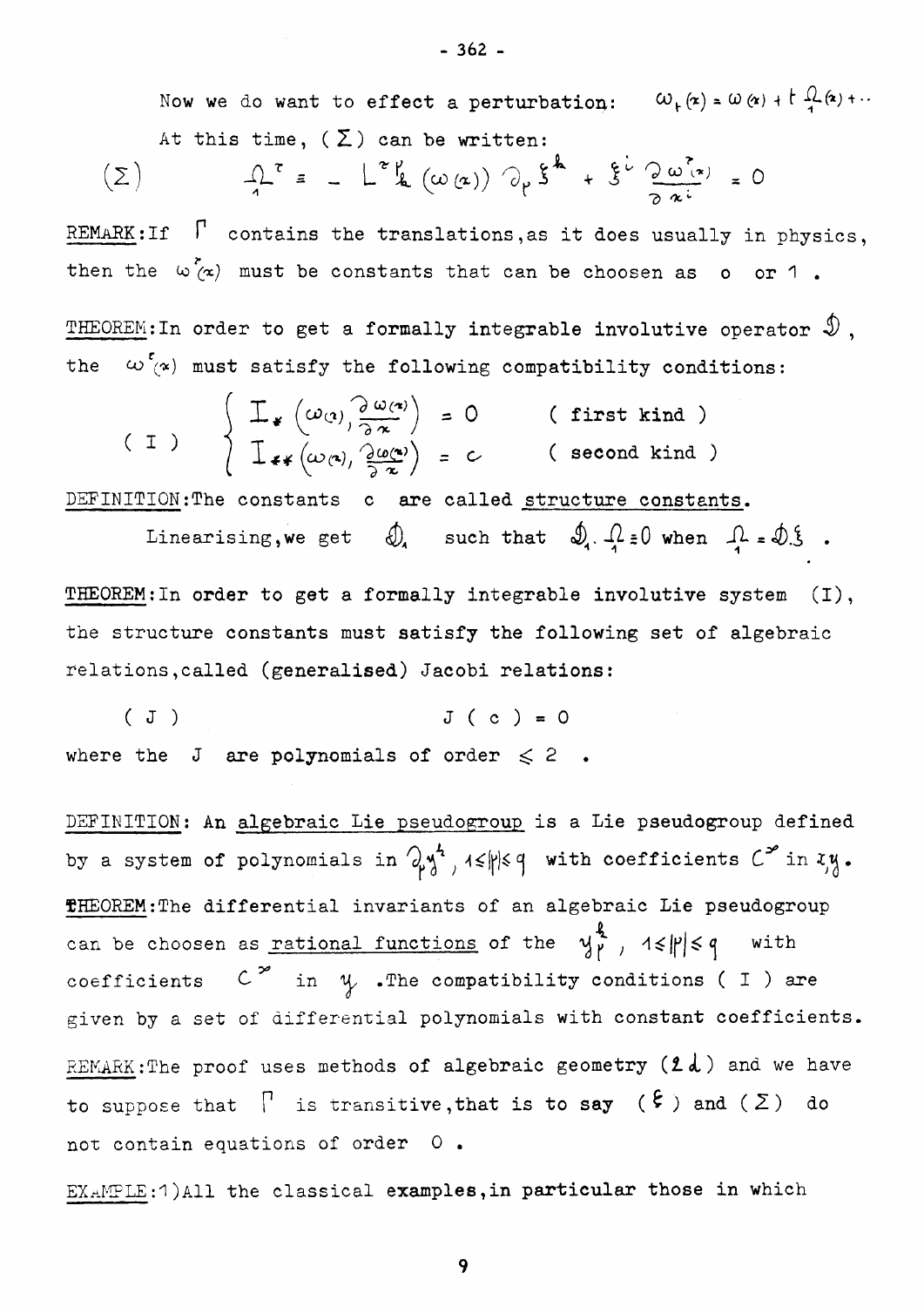tensor fields are involved •

2) Let  $\widetilde{\Gamma}$  be the normaliser of  $\Gamma$ , that is to say the largest group of transformations of  $R<sup>n</sup>$  in which  $\Gamma$  is normal. Then  $\widetilde{\Gamma}$ is an algebraic pseudogroup  $\forall \Gamma$  .

Taking the field equations as subsystems of (I),called structured systems,we have answered to the second part of problem I and to problem II ; problem III only remains unsolved.

Let us now introduce a (small) parameter t and consider the new structure constants  $c_t = c + t C + ...$  satisfying  $J(c_t) = 0$ ,  $\forall t$ . Let  $\omega_{\mu}(\mathbf{x})$  be solution of the system:

$$
\begin{cases}\n\mathbf{I} * (\omega_{r}(\mathbf{a}), \frac{\partial \omega_{r}(\mathbf{a})}{\partial \mathbf{a}}) = 0 \\
\mathbf{I} * (\omega_{r}(\mathbf{a}), \frac{\partial \omega_{r}(\mathbf{a})}{\partial \mathbf{a}}) = C_{t}\n\end{cases}
$$

For different choices of  $\left(\mathsf{W}(\mathsf{z})\right)$  we have a family of pseudogroups of transformations of X.In fact we have a fiber bundle  $\mathcal{U} \stackrel{\omega}{\Longrightarrow} \mathcal{X}$ and a structure over X is just a section  $\omega$  of the later bundle. In particular, taking  $\omega_{\mathsf{r}}(\mathsf{z})$  as above, we have the family  $\Gamma_{\mathsf{r}}$  . DEFINITION:We say that two structures  $\omega$  and  $\bar{\omega}$  are equivalent if they give rise to the same pseudogroup **P .** 

This definition is of course extended to the corresponding c and  $\bar{c}$  and it is easy to show that it is a generalisation of the equivalence of two Lie algebras with the same underlying vector space.

The idea is to transfer the perturbation  $c_t$  of the structure constants c of the Lie algebra  $\frac{a}{b}$  of a Lie group G to a perturbation  $G_t$  of  $G$  , by means of a well known theorem of Lie. In fact, the  $\omega^r$ <sub>( $\infty$ </sub>) are just local coordinates for the left (or right) invariant Maurer-Cartan 1-forms defined on G,and the deformation theory can be developped as above. This is the last answer we needed.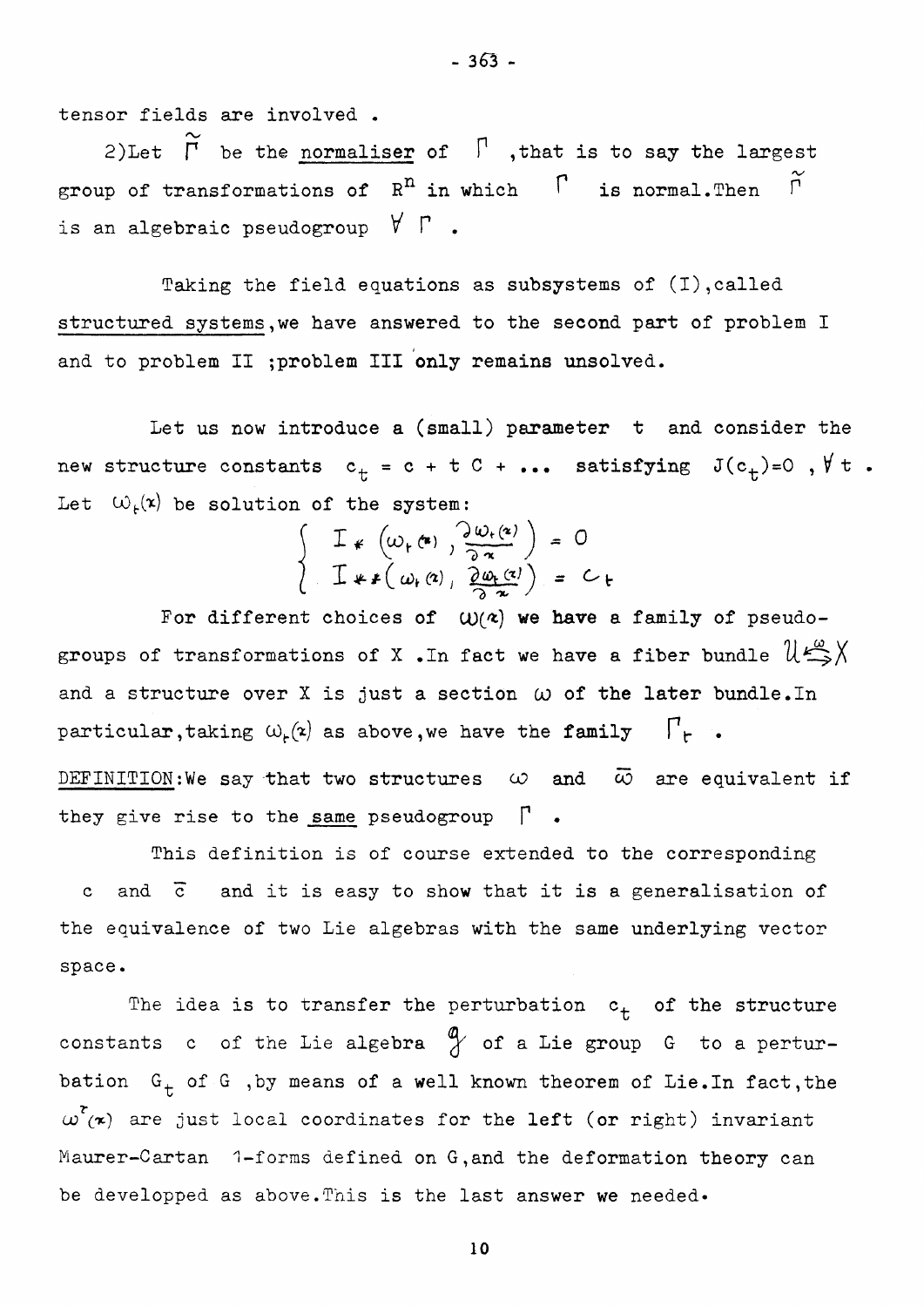We give examples, increasing the order of  $(\xi)$  or  $(\Sigma)$ , and giving  $(2)$  in its Lie form.

1) Action of a Lie group :  $G \times R \longrightarrow R$ . )  $\Gamma$  :  $y = x + a$  , (2)  $\frac{2x}{2a} = 1$  , (2)  $\frac{25}{22} = 0$ ..)  $\Gamma$  :  $y = ax + bx$ ,  $(\varepsilon) \frac{\partial^2 y}{\partial x^2} = 1$ ,  $(\Sigma) \frac{\partial^2 \xi}{\partial x^2} = 0$ ...) **p** .  $\Delta y = \frac{a\alpha + b}{c\alpha + b}$  ,  $(\epsilon) = \frac{\frac{a}{2a}a}{\frac{a}{2a}a} - \frac{a}{b} = \frac{a}{2a} \frac{a^2}{\frac{b}{2a}a}$   $= 0$ ,  $(\epsilon) = \frac{a}{2a} = 0$  $\sqrt{3\pi}$  $2)$  **Fig.** : transformations of  $R<sup>11</sup>$  with jacobian = 1.  $(L)$   $\frac{b(3) \cdots 7 \cdot 7}{2} = 1$ *5)* **P : holomorphic transformations of the complex plane\***   $E(E)$   $f(\overline{J}) = \overline{J}$   $f(\overline{L}) = f(\overline{L})$  where J is the mixed tensor  $\begin{pmatrix} 0 & 1 \\ -1 & 0 \end{pmatrix}$  $(\epsilon)$   $\frac{23^{1}}{22^{1}} - \frac{23^{1}}{22^{1}} = 0$   $\frac{23^{1}}{22^{1}} + \frac{23^{2}}{22^{1}} = 0$  (Cauchy-Riemann)  $(\Sigma)$   $\frac{25^{1}}{22^{1}} - \frac{25^{1}}{22^{1}} = 0$   $\frac{25^{1}}{22^{1}} - \frac{25^{1}}{21} = 0$  $P: \int_{0}^{1} \epsilon x^{1} dx$ ,  $A^{2} \epsilon x^{2} + g(a^{2})$ 4)  $(\ell)$ :  $\frac{\partial u^1}{\partial r^2}$  = 1,  $\frac{\partial u^1}{\partial r^2}$  = 0,  $\frac{\partial (1 + i)}{\partial (r^2 + i)}$  = 1  $(\Sigma)$   $\frac{1}{2a^{2}}$  = 0  $\frac{1}{2a^{2}}$  = 0  $\frac{1}{2a^{2}}$  = 0  $\frac{1}{2a^{2}}$  = 0 **f can be deformed in order to get**  $\begin{bmatrix} 1 \end{bmatrix} \begin{bmatrix} 4 \end{bmatrix} = \begin{bmatrix} 4 \end{bmatrix}^{(n+1)}$  **which is rigid.** 

#### CONCLUSION

Unfortunately,physicists are dealing with Lie pseudogroups, though they do not know what they are dealing with,because of the lack of a convenient mathematical treatment.

They just make out their own cooking for the cases they meet: actions of Lie groups,pseudogroups related to symplectic structures, riemannian structures,analytic structures,contact structures,...

The classical approach of Cartan, using Maurer-Cartan equations, has been generalised by Guillemin and Sternberg (Ref 6 in 5), in order to describe, when  $\mathcal{D}$  is a Lie operator, two differential complexes